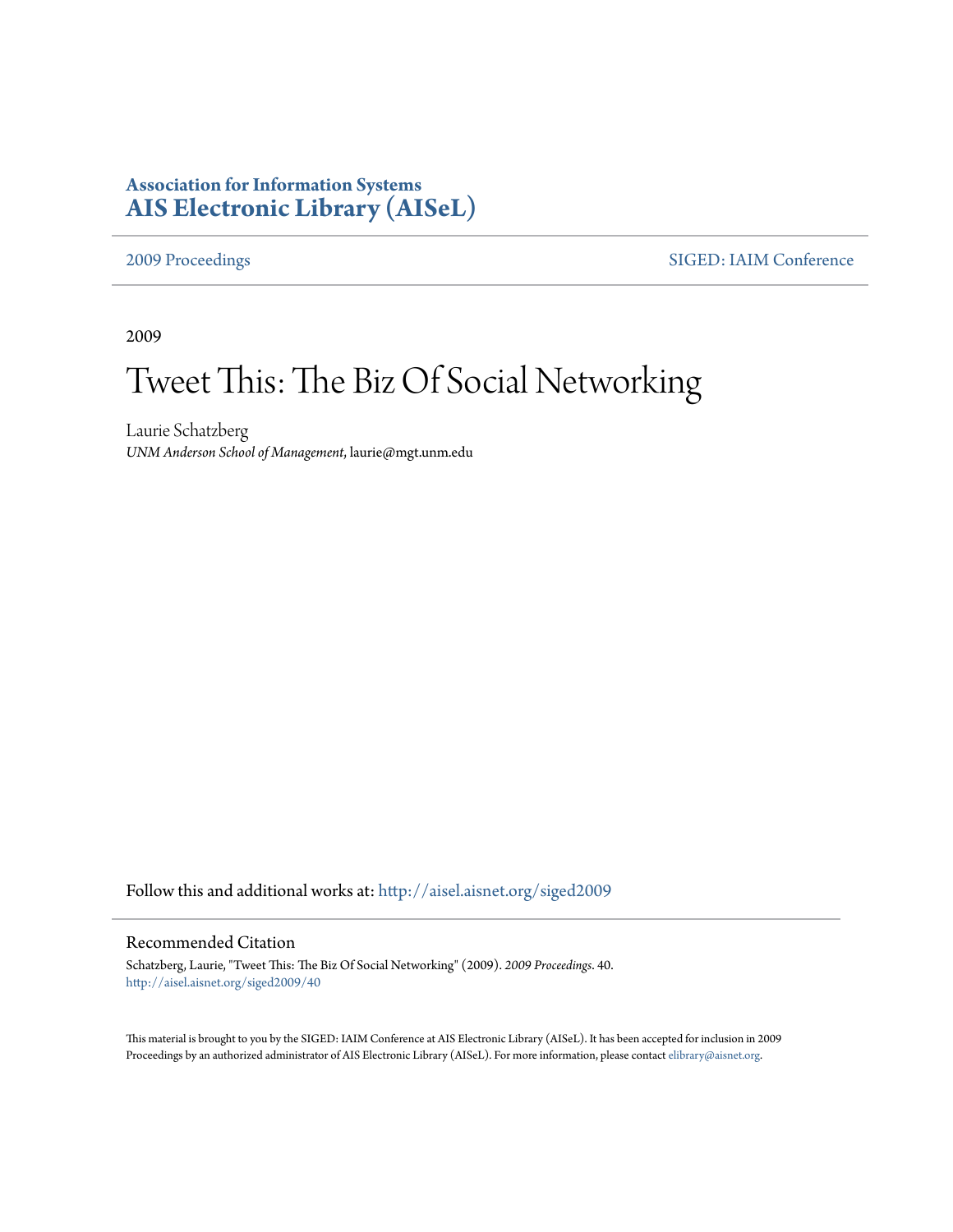# **TWEET THIS: THE BIZ OF SOCIAL NETWORKING**

Laurie Schatzberg UNM Anderson School of Management Laurie@mgt.unm.edu

#### **Abstract**

In Spring 2009, UNM Anderson Management School launched a new course entitled "The Business of Social Networking" to attract new students to the MIS program. Thirty students, ranging from freshmen to graduate, enrolled in the 8-week compressed format course. They learned to blog and tweet and to assess the roles of social media in 21st century businesses, as they learned fundamental business principles that apply in Web 2.0 businesses.

**Keywords:** Social networking, Web 2.0, new course development, social media

## **I. INTRODUCTION**

In recent years, UNM Anderson School of Management has undertaken a number of initiatives to strengthen our appeal to students, particularly in MIS. Toward that end, the author developed a new elective course that draws upon students' natural interests in online social networking (SN). While students regularly use Facebook and MySpace to connect with their personal social circles, the author envisioned a course that would link social networking and business. The linkage takes two forms: (1) the impact of SN tools on industries, companies and individuals in those work places, and (2) the business models underlying Web 2.0 enterprises. Both linkages could be rich new areas for students to explore, and as students learned about other Web 2.0 applications, the course could also stimulate greater interest in both business and MIS.

At UNM, MIS faculty members share a department with colleagues in Marketing and Operations Management, where we offer a number of cross-disciplinary courses. New course discussions began in early 2009 involving faculty from all three disciplines. While we intended to launch the course in Fall 2009, the author found an opportunity to offer it during the second-half of Spring 2009. The department chose to fast-track course development and to launch the course in this half-term format.

This paper describes the development, marketing and first offering of The Business of Social Networking. Then we describe the results of specific course design features and assignments, along with a summary of student and instructor feedback. Finally, we present lessons learned and suggestions for future course work and research in this emerging area of study.

# **II. COURSE DEVELOPMENT AND MARKETING**

#### **Course Development Decisions**

We needed very little discussion before agreeing that a course related to social networking would have strong appeal with students. One of the primary goals of the course was to attract students into management and specifically into MIS. These circumstances challenged the author to develop a course quickly that students would choose as a free elective, but that also contained the substantial academic content to warrant three credits.

#### *Course Content*

Offered by the business school, a focus on the *business* of social networking seemed to be a promising context within which to study the intersections between business activities and online SN. Ultimately, we broadened the focus to general management and Web 2.0 rather than pure SN. We continue to believe that many students are so immersed in their personal SN activities,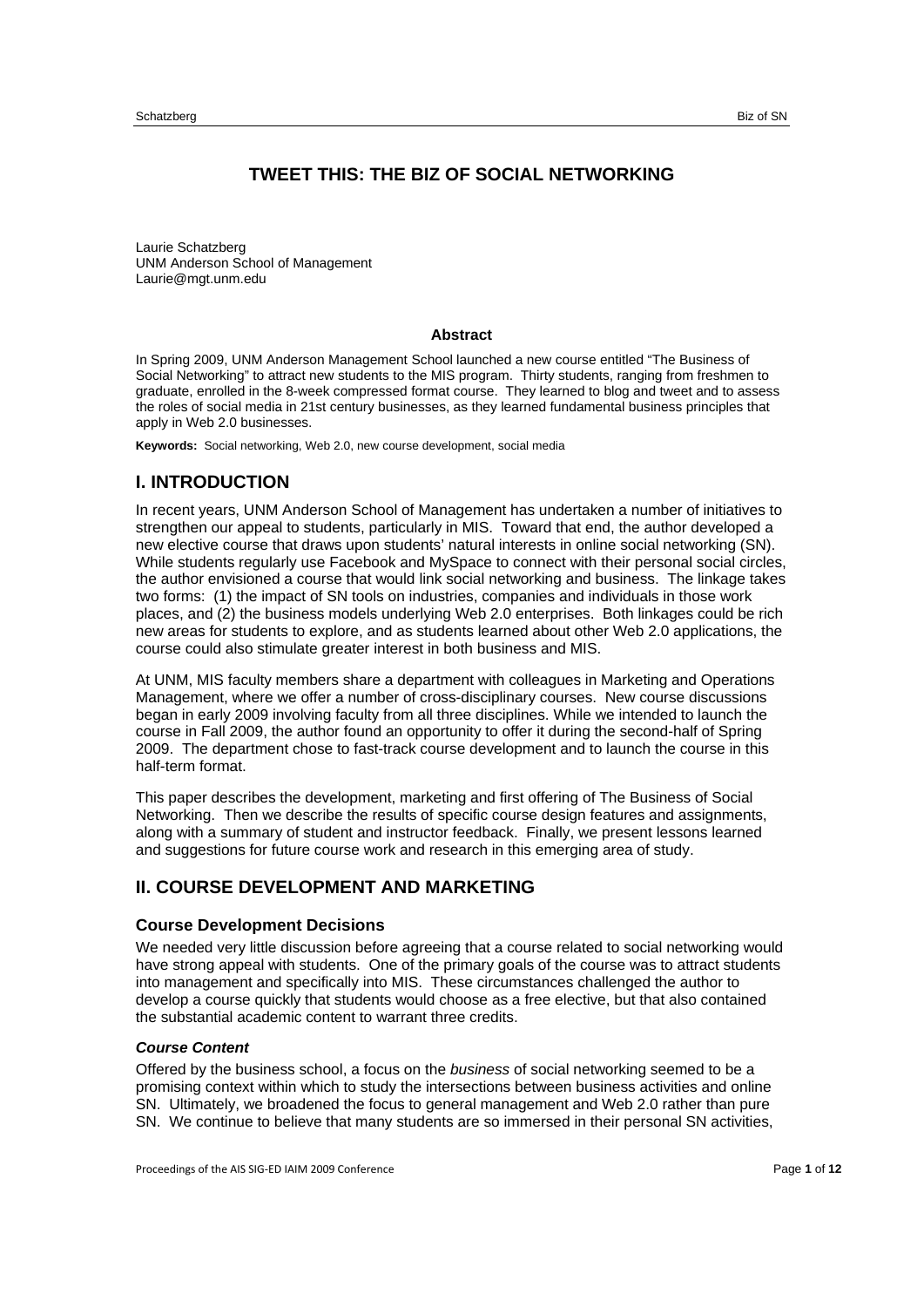they may be unaware of the larger social context and the cultural paradigm shifts underway. This course would help bring those ideas into focus. Two concepts would permeate the course (1) impact of SN in businesses, and (2) business models in Web 2.0 enterprises.

We created a course where students would not only learn about Twitter and Flickr, but they would also be encouraged to think about the business value for a company to participate in these milieu. Moreover, they would begin to distinguish the company and customer characteristics that would inform such a decision. They would learn to apply the social technographics [Li, et al., 2007] profile to do so.

For each application, students would analyze whether and how it could be used in both traditional or Web 2.0 enterprises. They would consider the characteristics of the firm and intended/ potential customer base in those analyses. They would then analyze the underlying business model for the application. For each of the 10-15 applications, the pattern of analyses would be the same so students could master the analytic technique.

To understand the business model, students would come to understand fundamental business economics and how entrepreneurs apply these principles in completely new ways in Web 2.0 businesses. These firms provide significant information and products and services for free in order to build a following. They then charge – often nominal amounts – for advanced or professional-level functionality of interest to just a small minority of their customer base. They also sell advertising and/or access to their large no-fee user base. The profitability analyses for these firms must account for very high upfront costs, some stepwise scaling costs and negligible or zero unit variable costs.

Finally, we would devote considerable hands-on time using dozens of different Web 2.0 applications and technologies. While we assumed that most would have experienced Facebook or MySpace, we were not so certain that they would be experienced with the range of applications we would cover.

Sometimes formally in their blogs or exams questions, and sometimes informally in class discussions, students would experience and evaluate each technology for its usefulness and fit with their needs – a mirror of what happens in industry. Organizations routinely conduct technology assessments, as employees and managers examine new technologies to determine if and how the technology could improve business processes, customer experience, or market penetration. Such assessments occur formally in technology development organizations, and informally as technophiles learn about and "play" with newly available resources. Students completing this course would have early exposure to the process.

This combination of fundamental business content, exposure to Web 2.0 principles, and experience with many Web 2.0 technologies seemed to be a reasonable basis for a new course. The Business of Social Networking became a lower-division course so that enrollment was open to all university students as a free elective.

#### *Pedagogy & Course Format*

Another design decision was whether to offer the course online, in a classroom, or in some combination. The instructor chose a classroom format in order to bring new students to the Anderson community where they could experience the community. The classroom format would thus enable new students to get a good sense of Anderson facilities, faculty, staff, and students. Anderson would market itself to a new set of prospective students.

We chose our multi-media computer lab classroom for the course. This facility, adjacent to our Student Technology Service Center seemed to have the best potential to meet student and faculty for technology and for technical support during the course. This facility has 42 workstations, arranged in groups of eight around seven large round tables. In addition to these workstations, the room has wireless access so that students can use their own laptops or tablet computers instead. The instructor station is in the middle of the room, connected to two very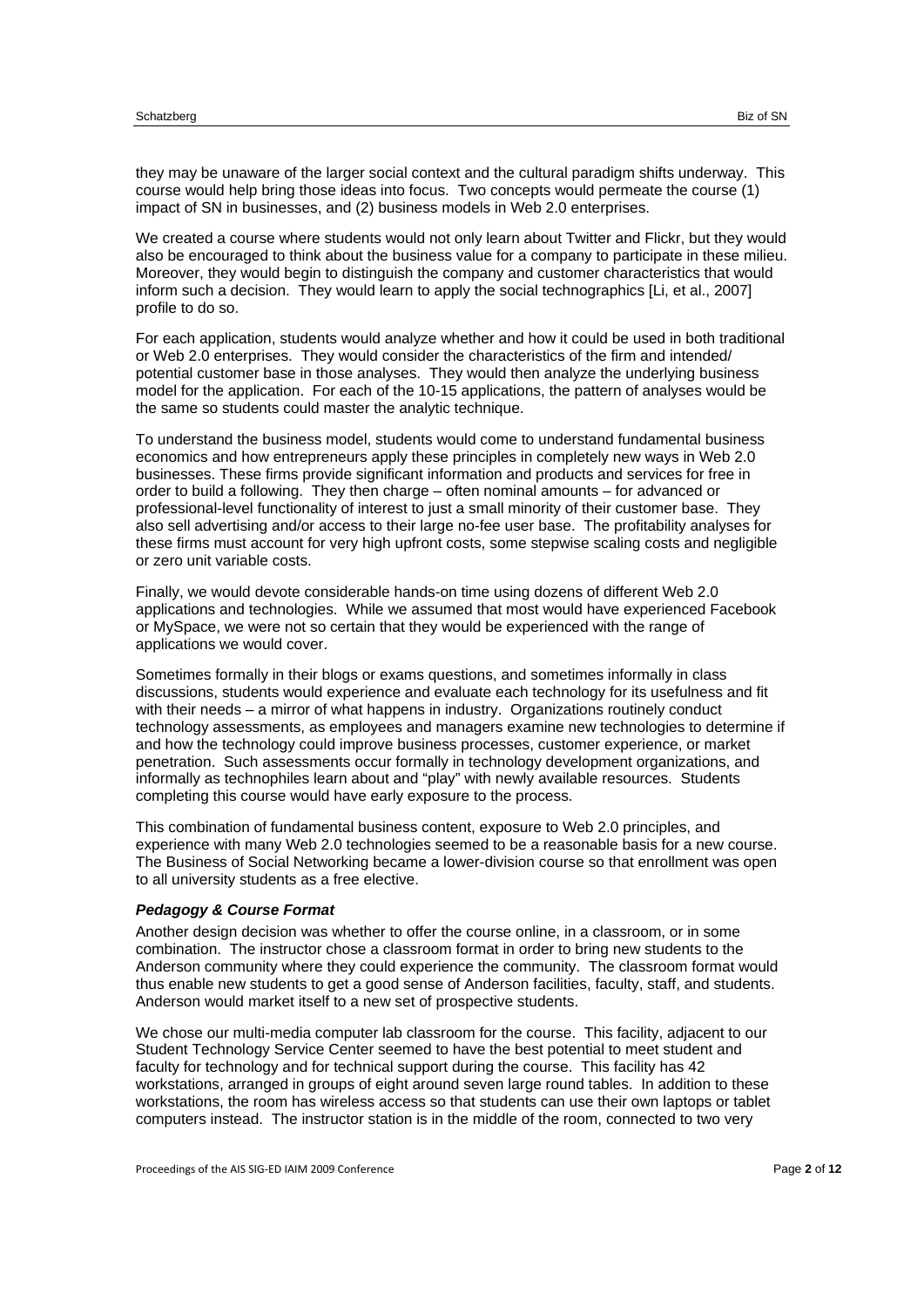large screens and an audio system. With a central control station, it is easy for the instructor to move around the room to work with individual or groups of students, and room layout provides each student with an unobstructed view of at least one screen. While the room seats 42 students comfortably, our course cap of 30 students filled the room without crowding.

# **Marketing Decisions**

Normally students learn about courses through word of mouth, their advisors, and the university online schedule and catalog. Launching a new course that begins midway through a current semester requires more explicit and targeted marketing. We used a combination of push and pull marketing that targeted students, faculty and advisors.

For primary marketing piece, the author developed a course flyer using a logo mashup as the main graphic (see http://bit.ly/09BizSN). We used this content both for flyers and also for a website linked from the management school main website. We reasoned that the students are accustomed to seeing mashups and that this fresh type of course announcement would also signal a fresh and timely course.

As one would expect, we placed course announcements on the Anderson website with links to the course flyer, registration and instructor contact information. We also announced it in several editions of the Anderson weekly newsletter – distributed through email, classrooms, and available on the Anderson website. The department purchased a few small classified ads in the student newspaper and asked faculty members to announce the new course in their classes.

We distributed the main flyer to the University's entire advising staff, and we announced the course through their advisor listserv. The registrar's office distributed an announcement through the student listserv, which reaches all 30,000+ students at UNM.

While email may still be quite effective in reaching university staff, it is far less effective for reaching prospective students. Thus, we marketed the course using non-traditional methods, including the author's Facebook page, the University's Facebook page, and Twitter. We purchased a targeted ad on Facebook to reach adults in the region between the ages of 18-44 who were connected to the University. Since we were able to track click-through traffic on that ad, we saw that it generated reasonable interest and some of the interested students contacted the instructor directly.

#### *Marketing Results*

Nearly 30 students had enrolled by the time the course started, and course enrollment stabilized at about that number. Twenty-eight students were undergraduates, while 2 were in a graduate program. Of the undergraduates, about 30% were already in the management school and the other 70% were freshmen or sophomores still deciding their academic paths. Thus, we succeeded in attracting about 20 new students to Anderson in the short term.

# **III. COURSE DESIGN**

In this section, we describe the overall learning objectives for the course, the course deliverables, and the resources selected to help us achieve the objectives. This site contains a copy of the syllabus http://bit.ly/09BizSN.

#### **Learning Objectives**

Broadly, we defined five objectives for the course. We wanted students to (1) gain factual knowledge such as terminology, classifications and trends in the areas of business and Web 2.0 applications; (2) recognize and explain the foundation principles in these subject areas; (3) apply course material to new examples presented during the term; (4) develop skills in expressing their analyses in writing; and (5) acquire greater interest in the topics by delving beyond the assigned materials to explore on their own. These are the same objectives against which students evaluated the course.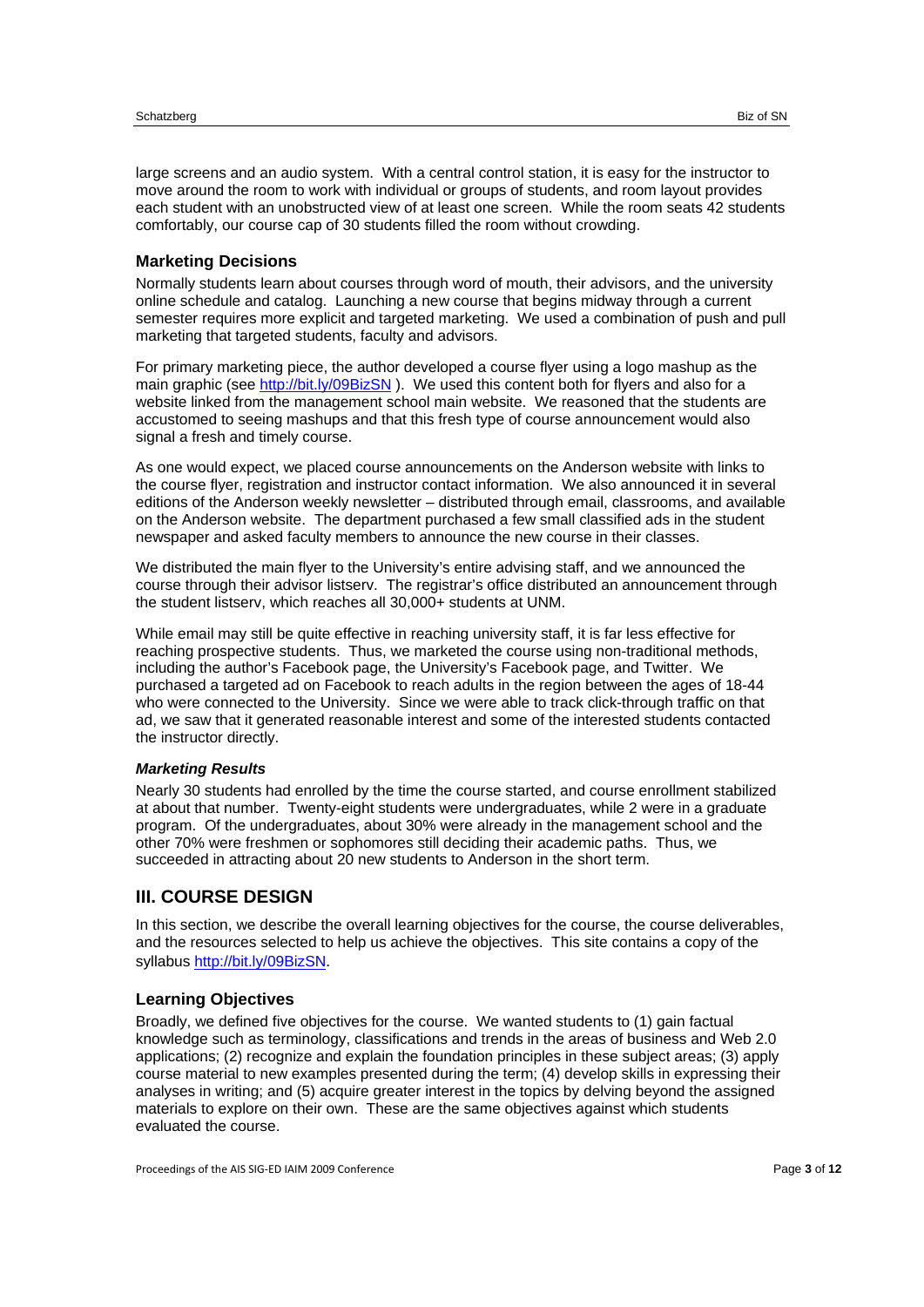Specifically, we wanted students to recognize and explain fundamental business and social networking concepts, and to be able to explain how the concepts relate to one another. We wanted them to learn to use of a variety of new social networking tools, and become satisfactory bloggers. Organizationally, our goal was to raise awareness and interest in the field of MIS, as students began to experience the prevalence and relevance of information technologies in their daily lives.

## **Student Deliverables**

To meet the learning objectives, students completed four major deliverables: individual weekly blogs about technologies, a team-project focused on a single technology or application, a midterm, and a final. A few guest speakers provided additional content about which students could choose to blog, as well. This section describes the four main deliverables and gives a summary of the guest speaker material.

#### **Blogs**

Blogs are increasingly prevalent and while several students had read famous blogs, none had created their own. The instructor selected WordPress.com as the blogging software because it is free and also easy to use, and has good user support. Students could also assess WordPress.net for more advanced features. Students developed a wide range of skills by blogging: they not only learned about the technology subject for each of their blogs, but they also learned to move beyond Web 2.0 spectators to become critics and creators in these applications [Li and Bernhoff, 2008].

Further, they learned a professional style of writing, and honed their basic language and grammar skills. As they became comfortable with the blogging software, they began to add pictures, links and other multimedia to their site. The site http://bit.ly/09BizSN stores the assignment guidelines. The instructor also blogged here http://bit.ly/ProfBlog, so students would have a model to follow.

In thanks for access to their pre-publication materials, students' blogs provided feedback to the author and publisher of the *Hot Technologies* material (described below in the Technology Selection section). Students invited the publishing team to read their blogs in WordPress.com, and the instructor requested that the team provide a few comments the blogs. Such feedback is common in blogs and students were able to experience it. Note, however, that we maintained all evaluation and grade-related comments confidentially on grading rubrics within WebCT. These public comments, however, helped students understand their words were "out there" for the public to read and respond to.

Thus, public blogging allowed the students to both give and receive feedback from the *Hot Technologies* team. In this context, the publication team was the students' customer, while at the same time the students were their customers. The blurred distinction between customer and supplier is a fundamental concept in Web 2.0 business dynamics. When we discussed this topic in the context of other companies, students' blogging experiences served as a concrete reference point and added to their grasp of the concept.

The instructor or graduate assistant evaluated the students' work using the custom grading rubrics stored here http://bit.ly/09BizSN.

#### **Project**

Students formed teams to delve more deeply into a particular technology for their project assignment. They learned about the technology, its founders, and the business evolution to date. They had to understand the technology well enough to determine how (or if) the technology would be useful in today's business environment. Further, they assessed the technology (or company) position in the marketplace by applying Porter's [1979] competitive forces model. Finally, they developed a hands-on demonstration and tutorial for their classmates. With this assignment, students again integrated new technologies with business principles and concepts.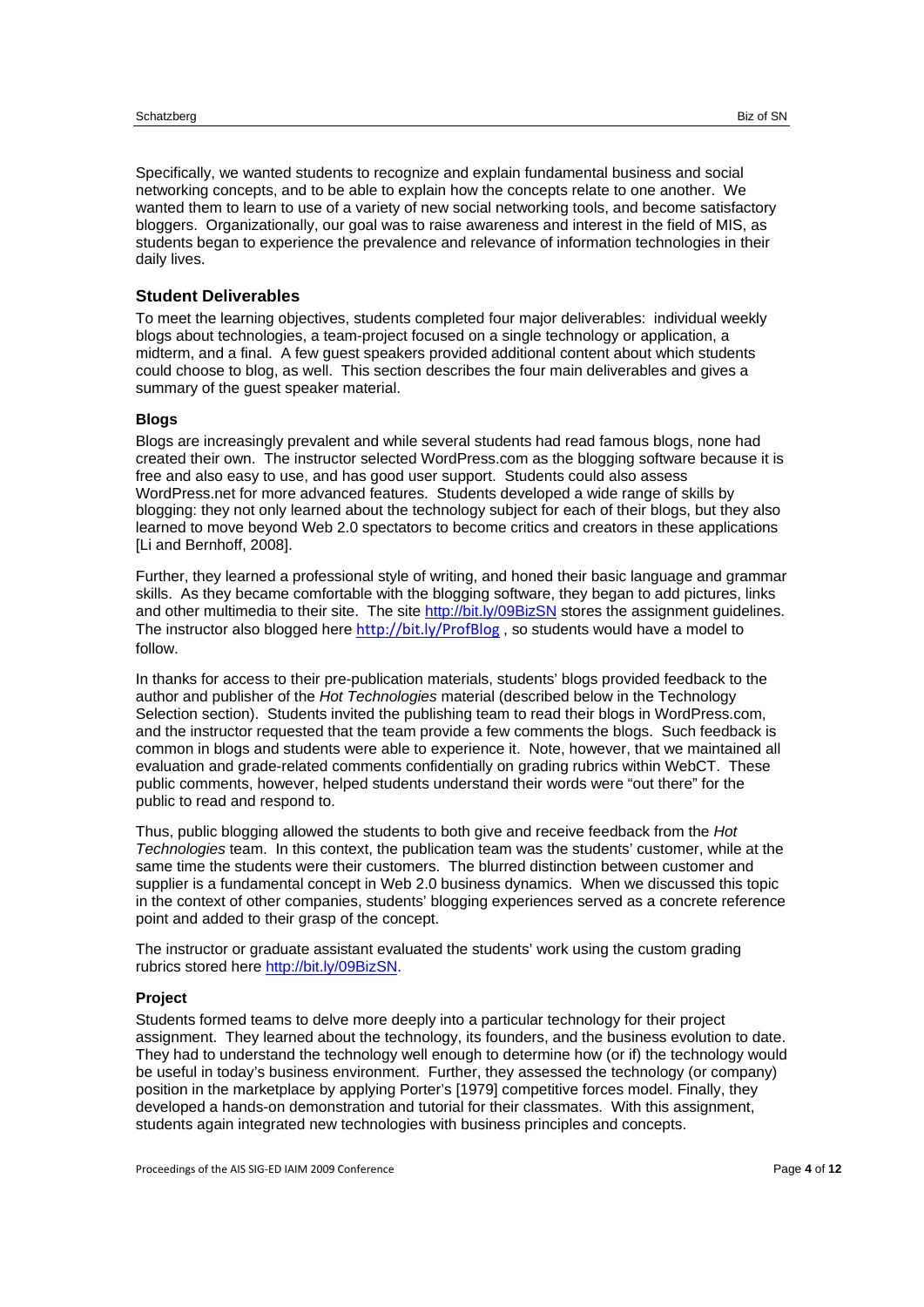Students formed teams around an application they wanted to explore. They could choose from Adobe, Delicious, eBay, Evite, Facebook, Flickr, Google, LinkedIn, MySpace, Ning, Nintendo Wii, Second Life, Skype, StumbleUpon, TED, ThinkFree, Twitter, and Wikipedia, or they could propose something not yet on the list. The instructor encouraged students to choose something they knew little about, and to apply their creativity to this assignment. Students could submit their final work using any combination of PowerPoint presentation, YouTube video, Second Life characters and "note cards," or a Word document.

In our short time frame, their forming, storming and norming [Tuckman, 1965] processes didn't uniformly result in high performing teams. Some teams struggled to organize themselves, to communicate well, and to get into the work quickly. Through our *Guided Tour of Hot Technologies*, students were also learning about several technologies (pbwiki, Office Live, YouSendIt) that turned out to be helpful for motivated teams to keep their work current and organized.

Their project work mirrored work place project tasks, and students experienced the power of free Web 2.0 information technologies for team organization, communication, version management, and document sharing. Members of each project team evaluated one another, their classmates evaluated the presentations, and the instructor completed the formal evaluation and grading. Readers may access the materials here http://bit.ly/09BizSN.

#### **Exams**

The midterm and the final were designed with several short answer (1-2 sentences) and a few long answer (2-3 paragraph) questions. The exams were open notes, closed book, a format that reinforced the students' need to prepare but not to memorize. Each student could choose to complete the exam using a paper exam book or using a word processor and uploading the file to WebCT.

The final included one new hands-on web activity – unfamiliar to them all, but similar to other applications students had explored during the course. For this activity, they were required to join a new University social network, to post something on the instructor's site there, and then answer a few analytic questions comparing that site to Facebook or MySpace. The University launched social networking site a few weeks prior and so these students were among the first to join. Thus, they experienced the difference between a nascent and a mature social network site and could perhaps understand better the uphill climb for an application to develop a large and active participant base. They also learned "on the fly" how to navigate a site they had never seen before in order to critique the user-interface design.

#### **The Added Dimension: Guest Speakers**

Guest speakers can enhance most courses by bringing their fresh perspectives and topics into an class. This course was no different, and we invited three types of guests: support staff from the management school to discuss career services and graduate opportunities, an MIS colleague to discuss a research topic related to the class content, and a successful Web 2.0 entrepreneur from the community.

Because many of the students were not management students, we invited our Career Services Manager and our Graduate Program Director to discuss the services they provide to students. They linked their topics to the social networking trends we were discussing in class. While most students seemed particularly interested in the career services material, others were drawn to the graduate program material. They were all weighing alternatives for what to do during the current economic downturn and challenging job market.

The faculty colleague engaged the class in discussion of deviant behaviors in online social forums. This topic was linked to our discussions of online risks, and brought the students much further in their understanding of the risks and dangers in cyberspace. They became more aware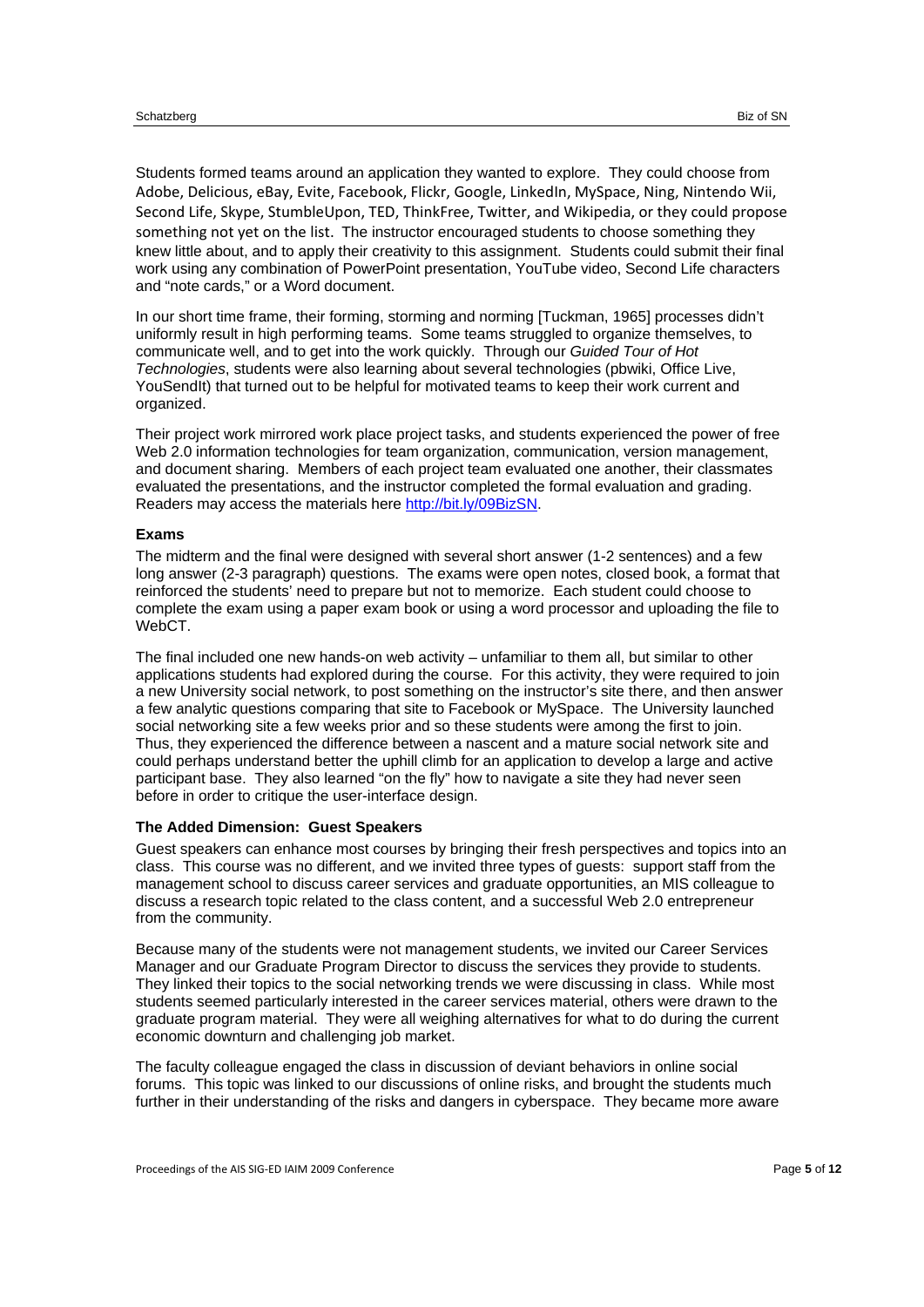of social engineering scenarios and came away better informed on safe surfing practices for themselves and their families at home, school, and work.

The clear highlight of the course, however, was the guest presentation by Andrew Stone, developer of Twittelator and other applications for the iPhone platforms. An alumnus of our university and a member of our community, Mr. Stone electrified the room with his stories of his work life in the early days of Apple, his independent life now, and his view of the future. His Twittelator application is one powerful example of Web 2.0 freemiums leading to tremendous profits.

#### **Books and Materials**

The author could find no books that effectively covered the breadth of management topics with the desired orientation toward social networking. Therefore, the instructor selected a combination books and support materials that, in combination covered business, social networking, and Web 2.0 concepts and technologies.

#### **Business Text**

The course was aimed at a wide audience, and no prior business knowledge could be presumed, so the instructor needed text material to inform class discussion of basic business principles. However, the vast array of beginning business texts and magazine-style texts are designed and priced for a full course on the topic. Since business topics were a subset of the course content, the instructor sought a substantive, but lean, text. It seemed that Web 2.0 type of e-book could provide the coverage and flexibility needed. The instructor chose an online text, *Exploring Business* [Collins, 2009] from FlatworldKnowledge.com (FWK).

Students can access *Exploring Business* at no cost, because this text is part of the Creative Commons [2009] initiative. Access includes bookmarking and note-taking resources available from any computer with Internet access. Students can also download individual chapter or section PDF files, audio files, and other supplemental materials, and they may purchase bound copies of the materials.

The *Exploring Business* author takes full advantage of the online media and includes many timely cases and updates. Because the text is online, material can be updated on a more ad hoc basis than a traditionally published text. For example, in the segment about ethics and social responsibility, students read in their e-text about the Madoff case that was also unfolding in the daily press. This free online academic text exemplifies Web 2.0 business principle of giving away substantial content for free, and charging nominal fees for optional, more costly services and products. Student access to the book was also analogous to the emerging syndication and Software as a Service (SaaS) paradigms that students would learn about in the course.

While mainstream textbook publishers have online versions of their material available for students, their pricing model was traditional, and, in this case, prohibitive, given the other materials we needed students to acquire.

#### **Web 2.0 and Social Networking Books**

Scores of books are available covering many aspects of social networking and broader Web 2.0 concepts. The instructor sought books with a user- rather than a technology-focus and with a tone suitable for use in an academic course. For this purpose, the instructor chose Li and Bernoff's [2008] *Groundswell: Winning a World Transformed by Social Technologies*, which served as our primer on social media in industry. In the book, the authors share results and analyses of many Forrester, Inc. studies. Apropos of their topic, they maintain a blog, an active website and they've produced several YouTube videos to supplement the material. Li and Bernoff maintain all the footnotes and references online rather than in the book itself, thereby driving readers to their website.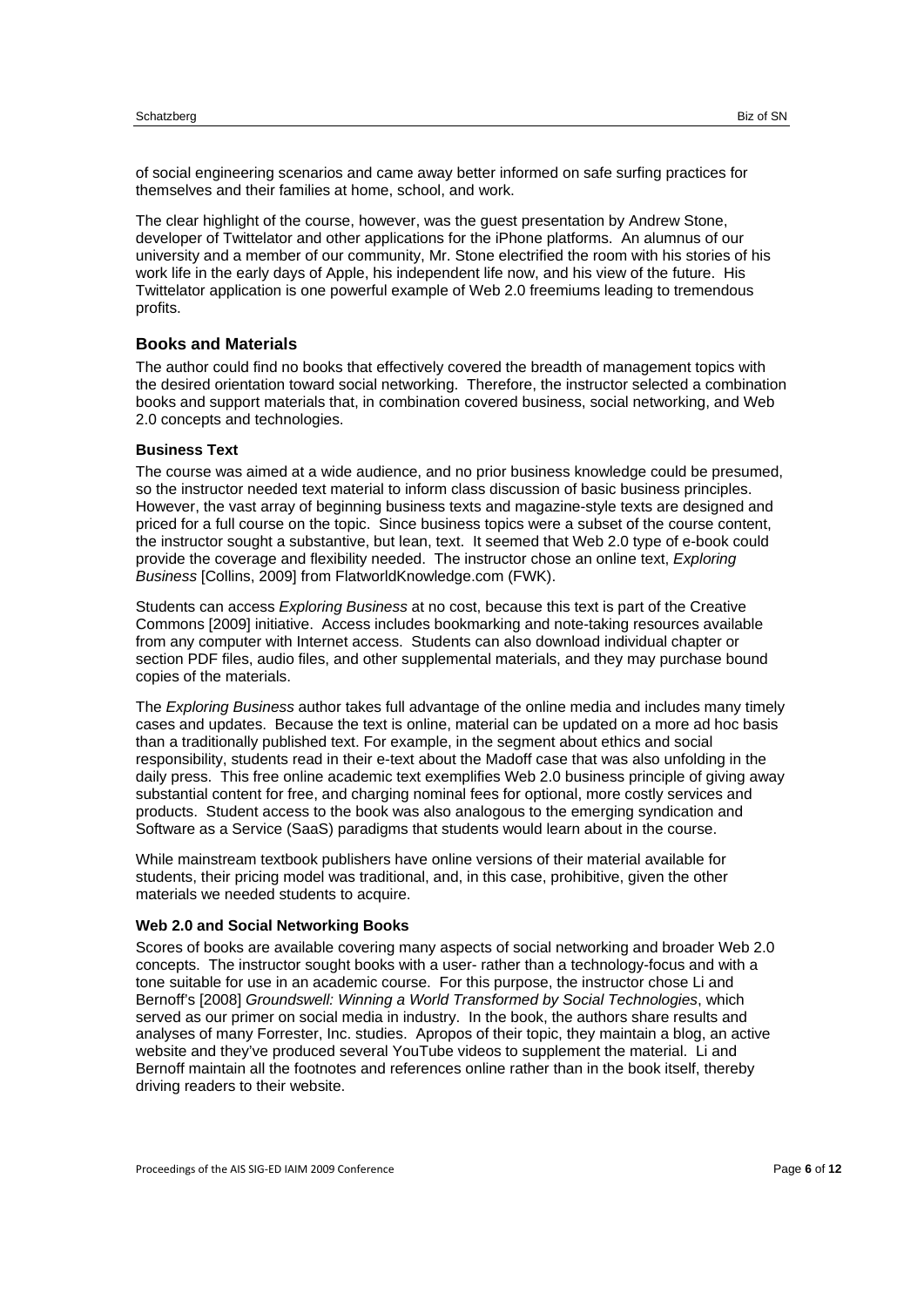To complement the *Groundswell* book, the instructor chose Shuen's (2008) *Web 2.0: A Strategy Guide*. Shuen provides many examples of how organizations made (and lost) market share as they created (and squandered) opportunities in the Web 2.0 world. The mini-case studies of wellknown companies provide a set of rich materials for discussion and application of the concepts. The publisher maintains a website for the book with a discussion forum, errata, reviews, and videos.

In sum, these books together with their supporting material also typify and actively engage students in some of the Web 2.0 principles about which they were learning. Their use of the web illustrates one way to connect traditional business model (selling books) with Web 2.0 business model (fostering interaction).

#### **Smorgabord of New Applications**

The instructor intended to introduce students to a wide variety of emerging web applications, yet sought to do so in a structured manner. In searching to identify a suitable resource, the instructor found Hoisington [2009] *Guided Tour of Hot Technologies*. In each of the 30+ separate threeminute videos in this tour, Hoisington describes and demonstrates a different technology using language and a style that is understandable and inviting for novice audiences. Using a package of videos would provide the students with a fairly uniform experience in learning about new technologies.

In Spring 2009 when the course was offered, however, the video series had not yet been published. The instructor arranged with the author and publisher for our students to beta test the videos and to provide feedback on them. Because of this unique pre-release (and no-cost) arrangement, the videos would only be available to the students during class time. This condition served to motivate students to arrive on time to class. As noted in the Blog section above, students provided feedback on the videos and the technologies in their weekly blogs.

#### **Structure of the Course**

For seven weeks, the class met twice a week, and students took their final exam in the eighth week. Each session ran from 12:30 – 3:00pm and the facility was available afterwards for students to meet, work independent, or confer with the instructor. The combination of long class periods and short calendar time can be challenging for students and instructors alike. The instructor divided each session into distinct segments, with at least one short break.

Once or twice a week, the first segment began with 10 minutes for viewing, testing, and discussing one or more technologies from the *Hot Technologies* set. One daily segment augmented the management material they studied in the *Exploring Business* text, and one segment focused on material related to *Groundswell* and/or *Web 2.0 Strategy Guide*. A combination of lecture, video, demo, small group work, and discussion was used to impart, explore, and reinforce this material. Readers may access the syllabus here http://bit.ly/09BizSN. The author will also make class notes and exam available upon request by faculty members.

# **IV. 360° OF FEEDBACK**

#### **Students**

#### *Formative Feedback*

In addition to formal end-of-semester feedback, the instructor invites anonymous feedback at the end of each exam (in this case a midterm and a final). For over 15 years, the instructor has used this method, because such feedback provides formative feedback that is actionable before the semester is over rather than only benefitting future students.

For example, on the midterm evaluation, some students in the Business of Social Networking class requested that the instructor allocate some class time for their project work. After some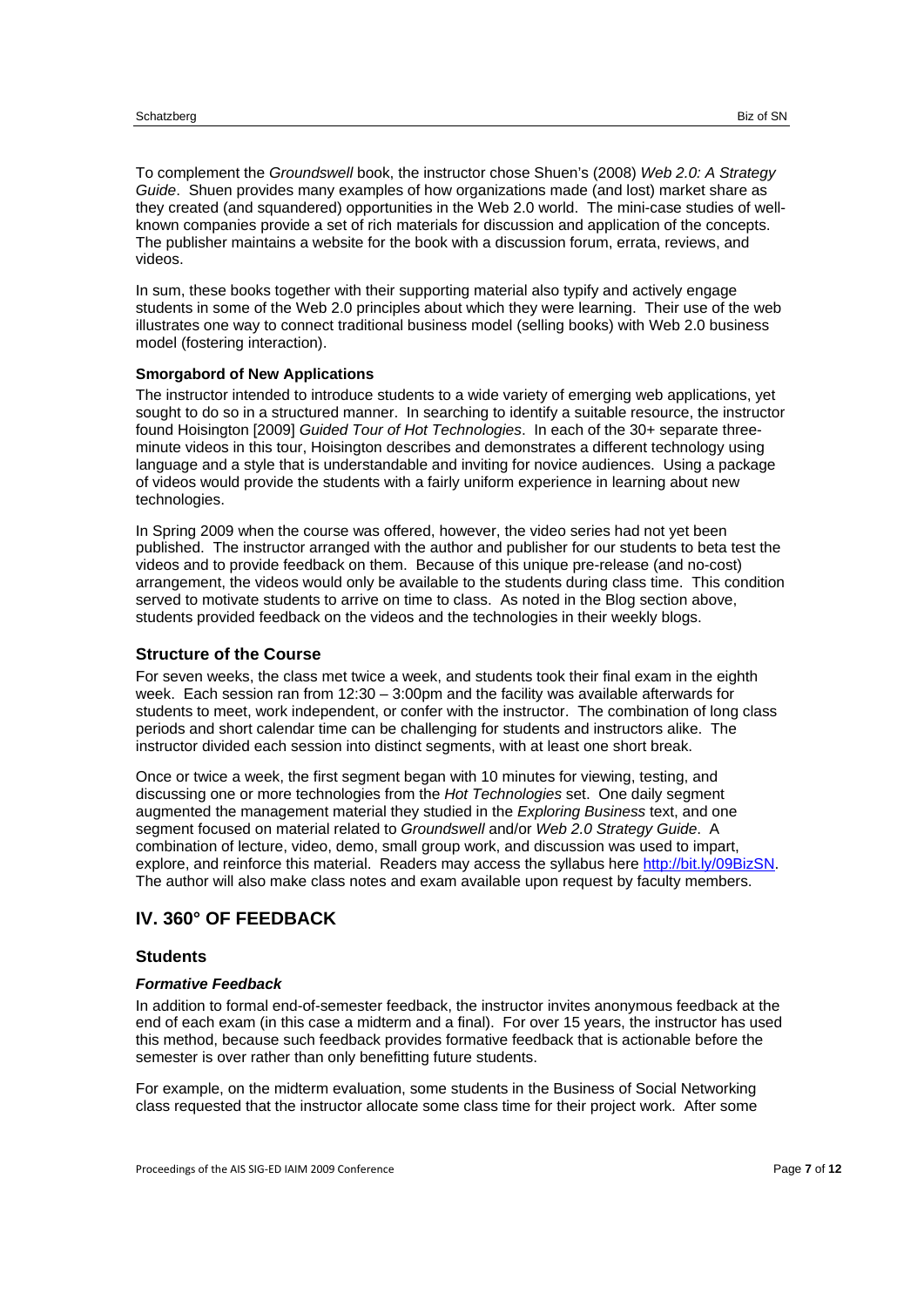discussion about the parameters and expectations, and adjusting other in-class work to include the new segment, the instructor was able to implement the suggestion.

The exam feedback form (available from http://bit.ly/09BizSN ) also has proven helpful for maintaining an open and positive classroom environment. It is arguable that students are maximally stressed during an exam. Collecting feedback at that time gives voice to whatever emotion they hold and allows negative feelings to dissipate rather than smolder. By addressing the feedback soon afterwards, the instructor also provides a positive example for students to follow in their own situations.

The feedback forms include a quick self-assessment on student exam preparation and performance. In this class, students' average self assessment (75 – 85%) was consistent with actual performance. The overall course mean was 78% and the median, 81%.

#### *Summative Feedback*

For formal course and instructor evaluations, the University recently adopted IDEA [2009]. Overall, the 24 students who completed the course seemed pleased, and they reported mastering most of the learning objectives to a reasonable extent. We provide a representative sample of student comments from the IDEA evaluations.

*"I enjoyed this class very much… I learned A LOT and enjoyed [it] very much… Just one thing, next semester, points should be given for participation and attendance."* 

 *"This is a great class. I would've rather had taken it as a full term class. It's quite a bit of work to cram into 7 weeks, and a 3 hour session is a little too much."* 

*"…new technologies were fresh and interesting … an environment in which a student feels comfortable expressing opinions."* 

*"Be a little more stern because [some] students were … playing around on computers rather than participating in class discussions. In the future, make part of the grade based on attendance & participation, and a little less reading. I really enjoyed learning all the new technologies. I have incorporated many of them into my personal life and … that's what I benefitted most from class..."* 

Moreover, IDEA results also indicate the extent to which students believe they mastered the specific course objectives. As noted in the Course Design section, this instructor chose five objectives for the course. For each of the five objectives, about 80% of the students reported that they made "substantial" or "exceptional" progress toward those objectives. They reported the most progress in their abilities to express their analyses in writing, and the least in their interest in learning more.

#### **Peer**

As part of the department's formative peer review of teaching process, a colleague from the Operations Management group came to observe a single class session. The peer review process enables us to provide formative feedback to one another. We also share new ideas and strive to improve our teaching methods and results. My colleague visited on a day when we discussed trends in information integration and dis-integration, with ERP, Web syndication, and software as a service (SaaS) as examples. He observed, *"Interesting topics. I'd like to take the class. ...* I hadn't thought about the information systems perspectives in ERP, nor the potential *impact of Web services on ERP systems … Good use of mini-case studies… computer screens open all of the time, the temptation to check emails, chat and other things is high"* 

#### **Department Chair**

The department chair strongly encouraged the instructor to develop, market and deliver the new course. He will use the student feedback and peer feedback along with the instructor's selfassessments and teaching materials during the formal review process in Spring 2010. The instructor provides a self-assessment in the Lessons Learned section below.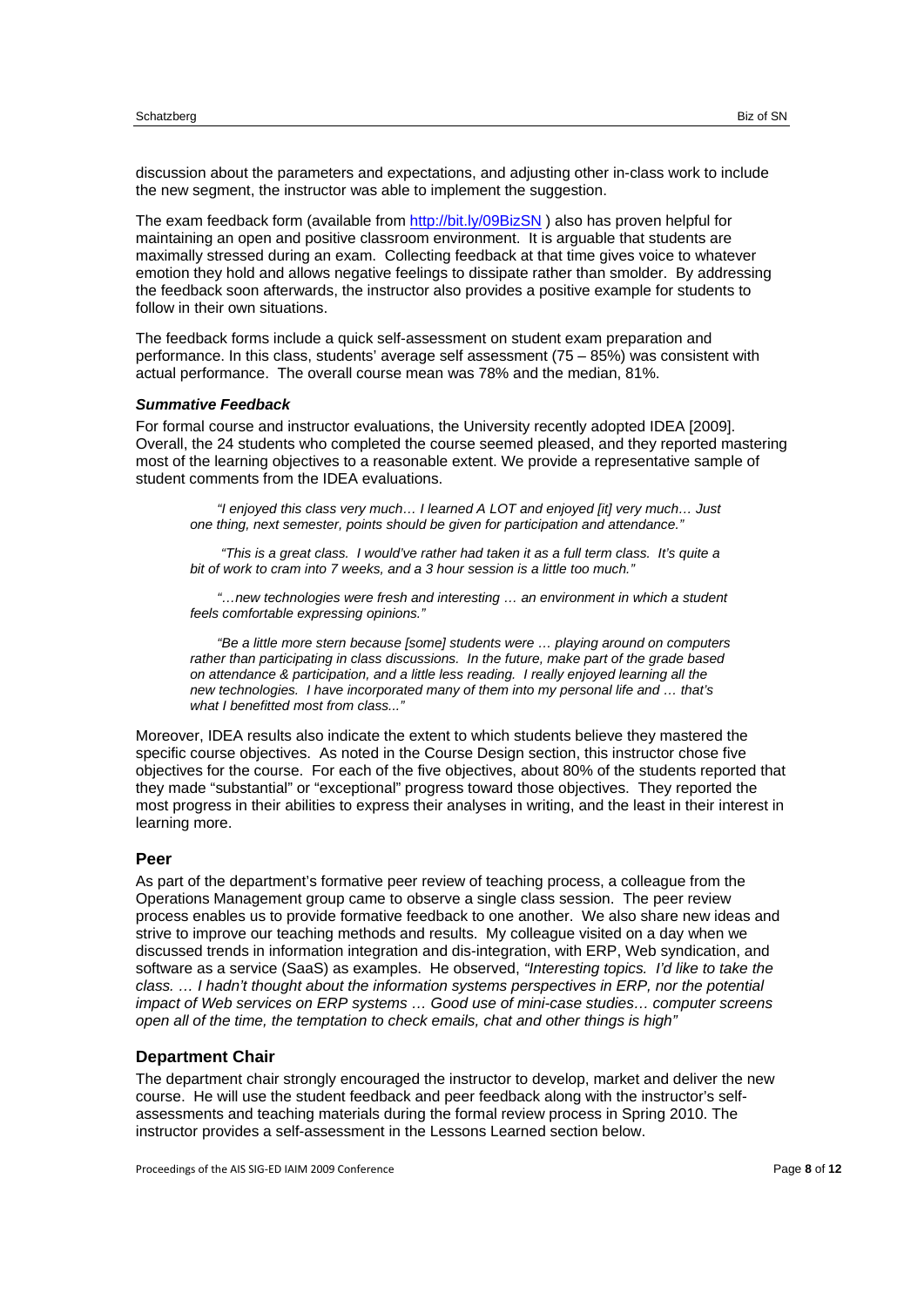#### **Lessons Learned**

#### **The topics: balance was about right**

The business of social networking will only become more important in the years to come. This course was the cutting edge in content and in the mix of resources used. Students learned to blog and several launched their own blogs to discuss other topics. The students also created a small class wiki using pbwiki. In the future, the instructor will integrate a class wiki more fully into the course, because the interaction and real-time building process was exciting and seemed worthwhile for them. They had all used Wikipedia and, through the class, they understood more fully how to create and maintain a wiki; they also saw quickly that quality and veracity of wiki content is highly variable.

Students created an online presence using Facebook, Twitter, Flickr, Delicious, LinkedIn, Pandora, OfficeLive, pbwiki, Skype and other application. They experienced the extent to which these sites interact with one another and build a following because of their linkages with other popular sites. As a culminating and organizing activity, they created an individual mashup on Netvibes so they could manage all their social networking from one location.

Not only did students get to "play" with new technologies, they also integrated these resources into our discussions of management and Web 2.0 principles. By working with the technologies at the same time we were studying the businesses that use them, the ideas seemed easier for them to learn. Memorization was not a part of this course, and the combination of lab plus cases and lectures and small group work seemed to enhance their learning. Keeping abreast of new and emerging applications is one challenge for this course.

# **Compressed format: good; 2nd-half of term: not**

While our semesters are 16 weeks long, half term courses have only seven weeks of instruction followed by an exam week. The compressed format results in a highly accelerated pace, and students must absorb more quickly and prepare more intensively than in a full-semester course. The fast pace seem well-suited to the material in course, however.

The compressed calendar time is balanced with increased class time each week. The longer class sessions allowed (and demanded) quite a bit of variety in our activities each day. There seemed ample time to thoroughly discuss important topics and to provide students the chance to work with the material. However, it is quite challenging to prepare new material at the pace needed for a compressed course. A class size of 30 kept the work manageable, as did a graduate assistant with excellent communication skills, grasp of the concepts, and familiarity with my expectations.

Offering a new course in the second half of a semester created some distinct advantages and disadvantages. Because the course was not in the original semester schedule, nor was it described in the course catalog, we needed highly visible marketing to fill the seats. It was an advantage to market to individuals who were already on campus for the term than to market a new course during holidays and vacations. There also seem to be quite few students who wanted to pick up an additional course part way through the term.

As a disadvantage, however, many students had already developed their rhythm of work, play and sleep. By starting a new 3-credit course midway through the term, students add new workload of 6-credits hours just when many other courses are ramping up with final projects and exams. Attrition seemed higher in this class and it appears that student overload contributed to it. In the future, I would schedule the course during the first half of a semester because this disadvantage was so pronounced.

#### **Course materials: reasonable balance**

As noted in Section III Course Design, the students used a wide array of materials, which all illustrated elements of Web 2.0 business. The mix of academic text with general interest material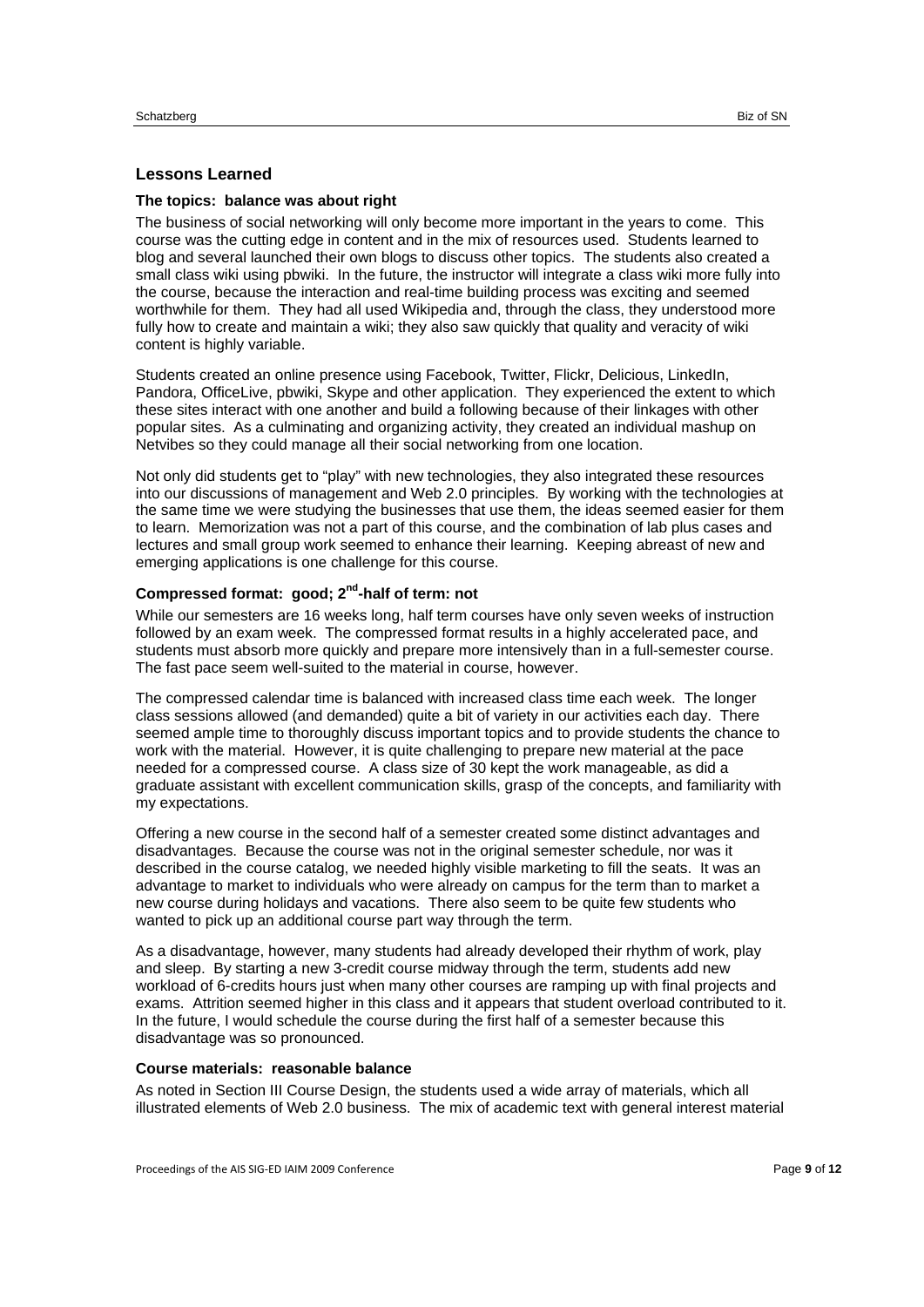and dynamic web based applications brought multiple perspectives into the class. The low cost was an added benefit that the students seemed to value highly.

For our management material, most students only used the online *Exploring Business* material without downloading or purchasing any paper or audio copies of the material. We also discussed how long a publisher could survive if all customers only used the free products, and conjectured as to the revenue-generating activities and survival potential. They uniformly "hoped" that Flatworld Knowledge will thrive, but had no need to purchase their premium products.

In the future, the instructor will again seek out the most current resources for students in the class.

#### **Group work: provide more guidance, require practice presentation**

The group projects were challenging for students and they would have benefitted from additional early guidance. While they formed their teams around the technologies, they had little opportunity to evaluate their options. Further, they had no opportunity vet potential team mates' commitment to the project or their work styles.

In response to student request on the midterm feedback form, the instructor provided class time for teams to work and to receive guidance on their drafts and demos two weeks prior to their due date. Unfortunately, some teams did not plan effectively to use that time and it was wasted for them.

Additional technical support would benefit teams who chose Second Life and Skype, both of which create compatibility and security issues in our lab environment. With the experiences of this term, instructor is now more able to anticipate and help student teams with these types of issues.

Within each team, students evaluated each other's contribution using a mock resource distribution form http://bit.ly/09BizSN . As each team presented, their classmates also evaluated the content and delivery. The within-group evaluations were useful, although students often expressed stronger opinions in conversation than they did on the forms. The presentation evaluations served to keep the audience somewhat engaged even during weaker presentations.

In future offerings, the instructor will incorporate peer feedback more formally into the grading formula so that students are more motivated to perform at their best in team assignments. I would also require that each student team perform a practice presentation, using another team as their audience. The deadline of the practice presentation and the opportunity to gain "safe" feedback can be expected to improve the overall quality of their final work.

### **Teaching class in a computer lab: mostly positive**

The technical resources in the multimedia lab are excellent and, for the most part, the environment enhanced student learning. However, students sometimes faced strong temptation to surf the web or do unrelated computer work while sitting in front of their machines. Some attention loss may be natural in a long class period; however, in future semesters, the instructor will seek out or develop classroom methods that maximize student involvement with the material.

While the room is laid out to ensure everyone can see the projection screens, the computers block the instructor's line of sight with one or two students at most of the tables. In addition, in Spring 2009 there were no white boards on which the instructor or students could hand write material for all to see. This resource has since been added to the room and creates opportunities for greater student participation, as well.

#### **Weighting of course deliverable: good balance**

Quite accidentally, the instructor failed to put the weighting for each component (blogs, project, midterm, final) on the original syllabus. To address the gap, the instructor tasked the students with developing some alternatives. While the instructor rejected some extreme suggestions (no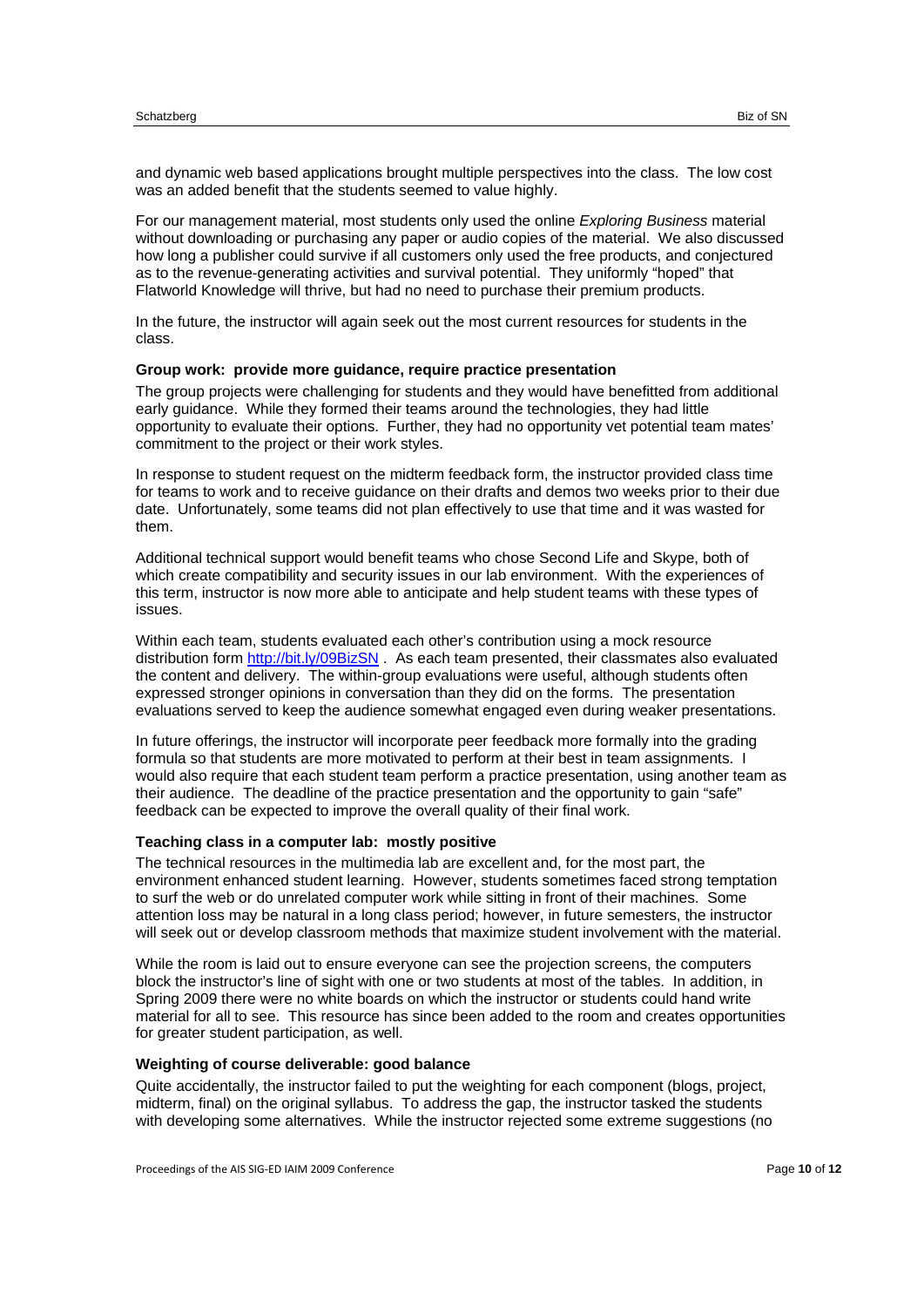exams, or "A's for everyone!"), students discussed and analyzed the viable alternatives and then voted. By a rather wide margin, they chose blogs 40%, team-project 40%, and the midterm and final 10% each.

In hindsight, the balance was quite good, because students focused their time and attention on their weekly work (blogs) and on their integrative project. The low stakes on the midterm and final minimized their stress levels on exam days.

One disadvantage is that a few students opted out of the final because they had already earned their target grade. The instructor would prefer that all students are motivated to fully engage all the course material, and would prefer that team-based work account for a smaller percent of the course grade. In future offerings of the course, the instructor will adjust the weightings.

#### **Web technologies: Change the sequence**

Several of the *Hot Technologies* should be presented to students early in the course and with an explicit tie to their potential usefulness in their project work. For example, Office Live is an alternative to purchasing MS Office and allows students to safely store and share their work. YouSendIt allows students to exchange large files that choke many email servers. Team members can use PBWiki to collectively develop their outline and fill in sections of written reports. While a few teams were able to incorporate these applications into their work, in future semesters, the instructor will more carefully schedule the technologies that can be most helpful in their projects.

#### **Participation: Show them it matters**

In future semesters, as suggested by several students, attendance and participation will count for something – to further align their incentives to engage fully in the class. A possible approach would be to assign no points for normal class participation, and either bonus or penalty points for participation that goes beyond normal in either direction.

# **V. CONCLUSION**

The Business of Social Networking was a challenging and fun class, which largely met the academic and organizational objectives. While there was a dearth of academic materials aimed directly at this course, the resulting mix of materials worked well, while the financial burden to students was modest. Students used dozens of Web 2.0 and social networking technologies and, by the applying social technographics profile and competitive forces analyses, they explored several dimensions of the fit between social media and businesses. We provide lessons learned and access to course materials.

# **ACKNOWLEDGEMENTS**

The author appreciates the IAIM 2009 anonymous reviewers for their helpful comments on this work and for their suggestions on the presentation and future work in this area.

# **REFERENCES**

Creative Commons [2009] http://creativecommons.org/

Collins, K. [2009], *Exploring Business*, http://www.flatworldknowledge.com/lschatzberg/businesssocial-networking

Hoisington, C. [2009], *Guided Tour of Hot Technologies*, Video Tutorials CD. USA: Cengage

IDEA [2009], http://www.theideacenter.org/